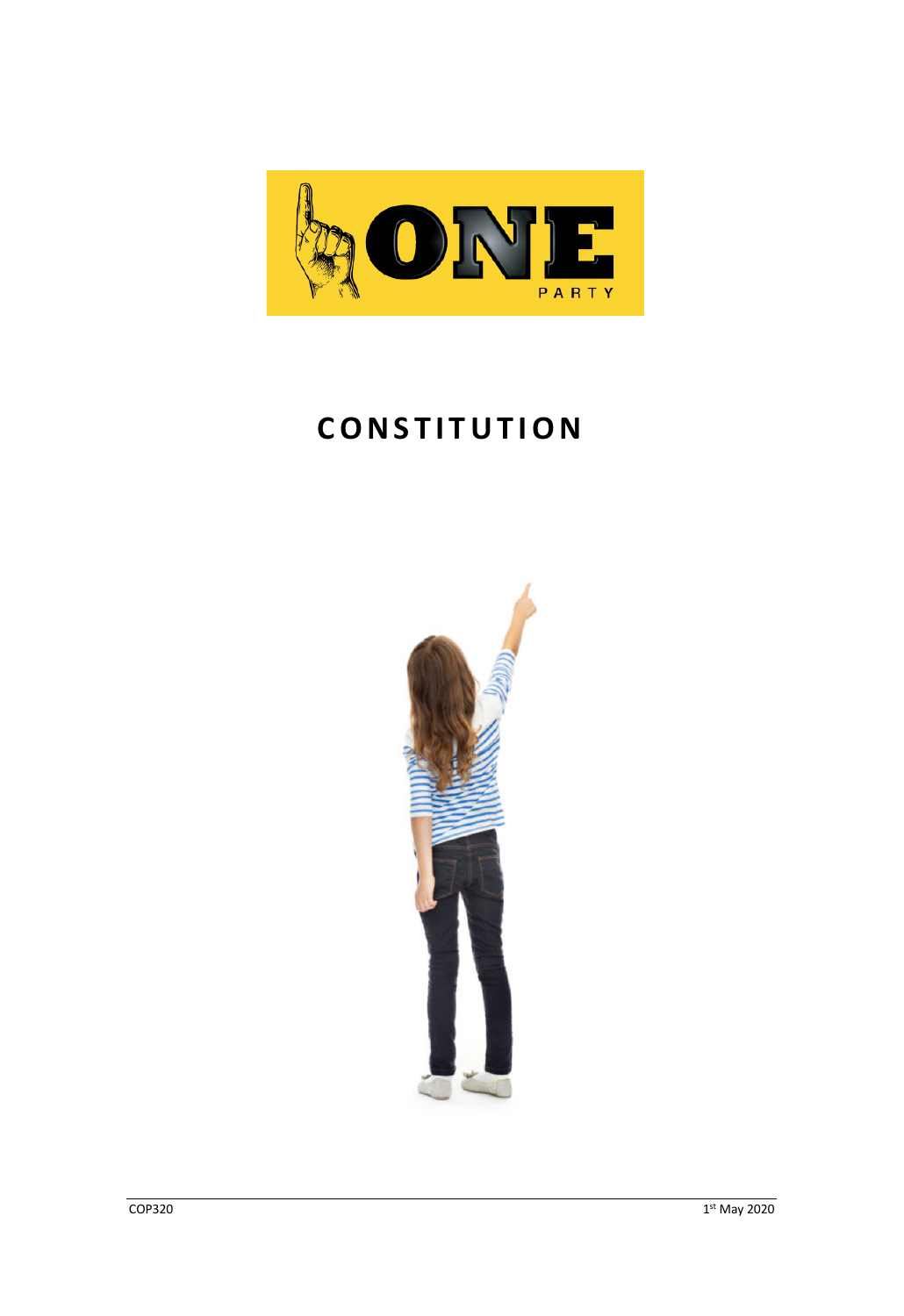# Table of Contents

| <u>1.</u> | <b>ESTABLISHMENT</b>                                 | 4                       |
|-----------|------------------------------------------------------|-------------------------|
|           | <b>Name</b>                                          | 4                       |
|           | <b>Purpose of the Party</b>                          | 4                       |
|           | <b>Registered Office</b>                             | 4                       |
|           | <b>Values &amp; Principles</b>                       | 4                       |
| <u>2.</u> | <b>INTELLECTUAL PROPERTY</b>                         | 5                       |
| <u>3.</u> | <b>MEMBERSHIP</b>                                    | 5                       |
|           | <b>General Membership</b>                            | 5                       |
|           | <b>Electorate Membership</b>                         | 5                       |
|           | <b>Register of Members</b>                           | 5                       |
|           | <b>Membership Fee</b>                                | 5                       |
|           | <b>Refund of Membership Fees</b>                     | 6                       |
|           | <b>Membership is Personal</b>                        | 6                       |
|           | <b>Termination of Membership</b>                     | 6                       |
|           | <b>Resignation of Member</b>                         | 6                       |
|           | <b>Readmission of Former Members</b>                 | 6                       |
|           | <b>Obligations of Membership</b>                     | $\overline{\mathbf{z}}$ |
| <u>4.</u> | <b>SUPPORTERS</b>                                    | 7                       |
| <u>5.</u> | <b>NEXT GENERATION</b>                               | 7                       |
| <u>6.</u> | <b>PECUNIARY GAIN</b>                                | 7                       |
| <u>7.</u> | <b>MEETINGS</b>                                      | 8                       |
|           | <b>Notice of Meetings</b>                            | 8                       |
|           | <b>Special General Meetings</b>                      | 8                       |
|           | <b>Annual General Meeting</b>                        | 8                       |
|           | <b>Limitation on Business to be Transacted</b>       | 8                       |
|           | Quorum                                               | 8                       |
|           | <b>Chairperson at Meetings</b>                       | 9                       |
|           | <b>Adjournment of Meetings</b>                       | 9                       |
|           | The Entitlement to Vote                              | 9                       |
|           | One Member, One Vote                                 | 9                       |
|           | <b>Voting by Show of Hands</b>                       | 9                       |
|           | <b>Proxy</b>                                         | 9                       |
| <u>8.</u> | <b>APOSTOLIC COUNCIL (TAUMATA)</b>                   | 9                       |
| <u>9.</u> | <b>BOARD MANAGEMENT</b>                              | 10                      |
|           | <b>Board Composition</b>                             | 10                      |
|           | <b>Vacation of Office</b>                            | 10                      |
|           | <b>Removal of Officer from Office</b>                | 11                      |
|           | <b>Proceedings of ONE Party Executive Board</b>      | 11                      |
|           | <b>Quorum at a ONE Party Executive Board Meeting</b> | 11                      |
|           | <b>Appointments of Committees and Sub-Committees</b> | 11                      |
|           | <b>Casual Vacancy</b>                                | 11                      |
|           |                                                      |                         |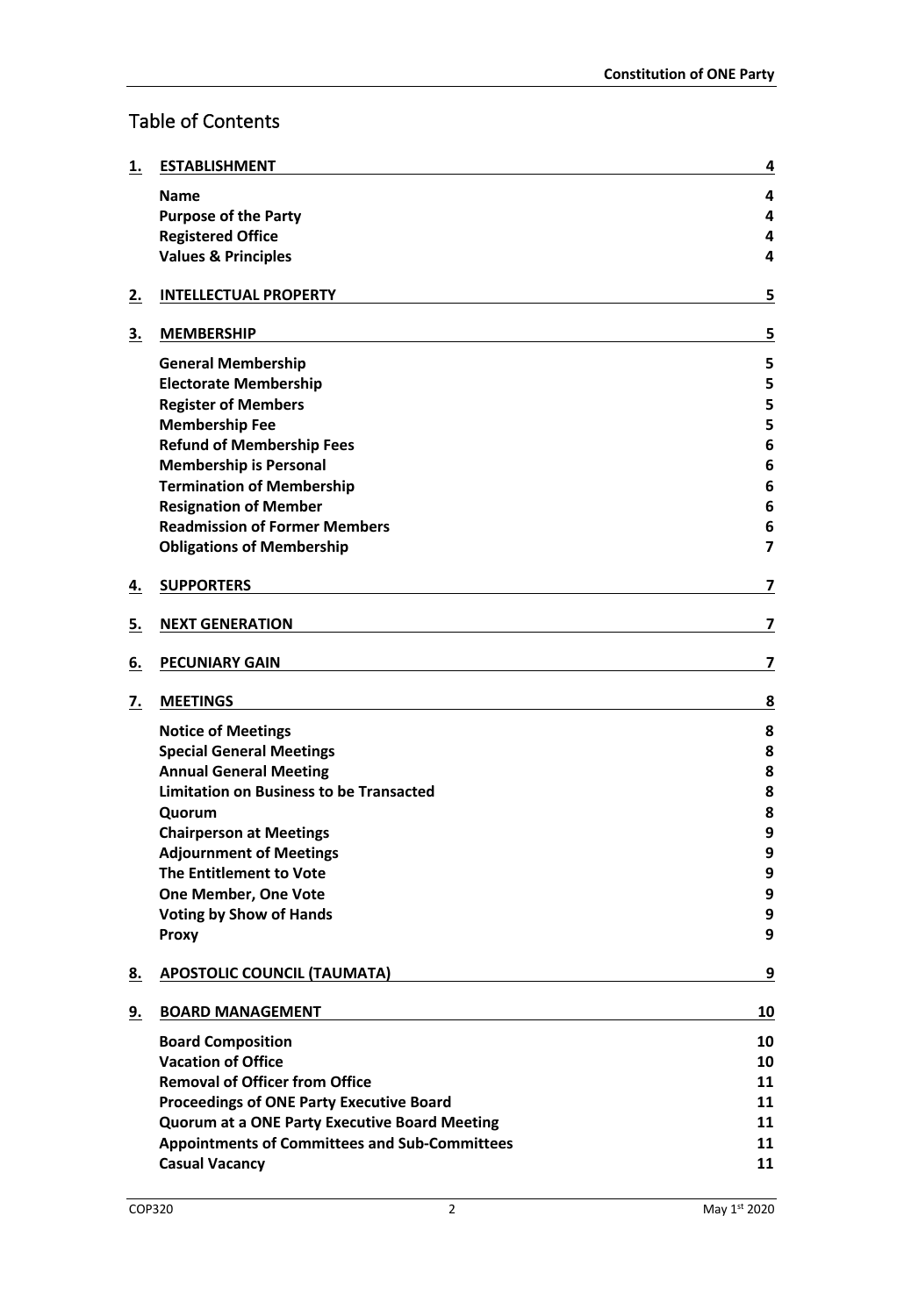| <b>Exclusion of Liability</b>                                 | 11 |
|---------------------------------------------------------------|----|
| Indemnity                                                     | 11 |
| <b>Initial Executive Board</b>                                | 12 |
| <b>Selection of Executive Board Members</b>                   | 12 |
| <b>Powers of the ONE Party Executive Board</b>                | 12 |
| <b>10. BOARD SECRETARY</b>                                    | 12 |
| <b>Term of Office</b>                                         | 12 |
| <b>11. PARTY SECRETARY</b>                                    | 13 |
| 12. SELECTION OF ELECTORAL AND LIST CANDIDATES                | 13 |
| <b>Nominations</b>                                            | 13 |
| <b>Notice to Members</b>                                      | 13 |
| <b>List Candidates</b>                                        | 14 |
| <b>Electorate Candidates</b>                                  | 14 |
| <b>Power to Appoint Candidates</b>                            | 15 |
| <b>13. REGIONAL BRANCHES</b>                                  | 15 |
|                                                               |    |
| <b>14. PARTY LEADER</b>                                       | 15 |
| <b>Appointment and Removal</b>                                | 15 |
| 15. CAUCUS                                                    | 16 |
| <b>Caucus Membership</b>                                      | 16 |
| <b>Caucus Formation and Existence</b>                         | 16 |
| <b>Caucus Rules</b>                                           | 16 |
| <b>16. POLICY DEVELOPMENT</b>                                 | 16 |
| <b>17. DISPUTE RESOLUTION</b>                                 | 16 |
| <b>Dispute Between Members</b>                                | 16 |
| Dispute Involving a Decision of the ONE Party Executive Board | 16 |
| <b>18. MISCELLANEOUS</b>                                      | 17 |
| <b>Alteration of Rules</b>                                    | 17 |
| <b>Annual Financial Statements</b>                            | 17 |
| <b>Auditor</b>                                                | 17 |
| <b>Financial Year</b>                                         | 17 |
| <b>Winding Up</b>                                             | 17 |
| <b>Notices</b>                                                | 17 |
| 19. DEFINITIONS AND INTERPRETATION                            | 18 |
| <b>Definitions</b>                                            | 18 |
| <b>APPENDIX 1</b>                                             | 19 |
|                                                               |    |
| <b>ONE PARTY FAITH STATEMENT:</b>                             | 19 |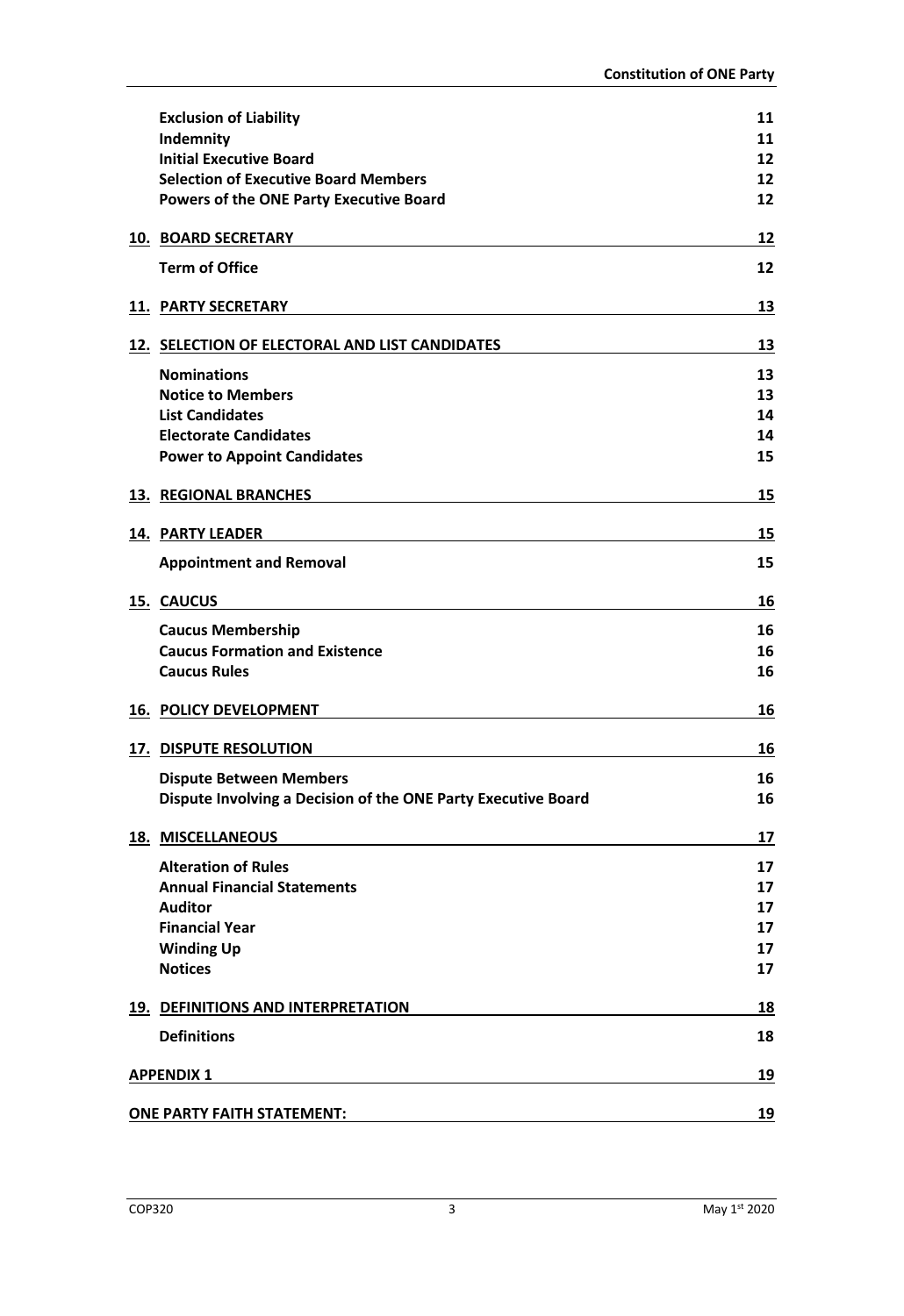# **1. ESTABLISHMENT**

#### **Name**

1.1 The Party shall be known as 'ONE Party'.

## **Purpose of the Party**

- 1.2 ONE Party is a non-profit making, unincorporated group established to undertake political activity.
- 1.3 ONE Party promotes Freedom, Righteousness, Justice and Truth. We seek opportunities for all citizens to thrive and prosper in Aotearoa New Zealand. We advocate for our land, our environment and our nation.
- 1.4 We acknowledge our country is rich in cultural diversity, and we promote cooperation and unity, as keys to underpin our society.

## **Registered Office**

1.5 The registered office of the Party will be at such place as the ONE Party Executive Board from time to time determines.

#### **Values & Principles**

- 1.6 We believe our purposes can be achieved by building a society based on the following values and principles:
	- 1.6.1 loyalty to our country and to our citizens;
	- 1.6.2 ONE Party is committed to the security of our national borders and to the economic growth of our country;
	- 1.6.3 ONE Party values family, values life, and values people. We believe everyone:
		- a) has personal responsibility;
		- b) has freedom as an individual, which includes, freedom of speech, conscience, faith and assembly, whether we agree or disagree, every person matters;
		- c) is cared for with dignity and respect;
		- d) is entitled to be loved and supported;
		- e) deserves basic human rights (education, health, employment, housing, justice).
	- 1.6.4 Aotearoa New Zealand is rich in natural resources, which are to be developed and sustained wisely. We believe these precious resources belong to the people of New Zealand for the benefit of its citizens and for the future generations to come.
	- 1.6.5 We are committed to the Te Tiriti o Waitangi as the founding document of Aotearoa New Zealand:
		- a) we believe it should be honoured and upheld within ONE Party, in Government and within society;
		- b) ONE Party promote, protect and preserve the customs, traditions, wairua and values of Tangata Whenua.
	- 1.6.6 ONE Party aims to consistently challenge the status quo, and hold the Government to transparency, and to account.
	- 1.6.7 ONE Party aims to foster economic relationships and co-operation both nationally and internationally.
	- 1.6.8 ONE Party operate in the principles and policies guided by the ONE Party Manifesto and Faith Statement (see Appendix 1)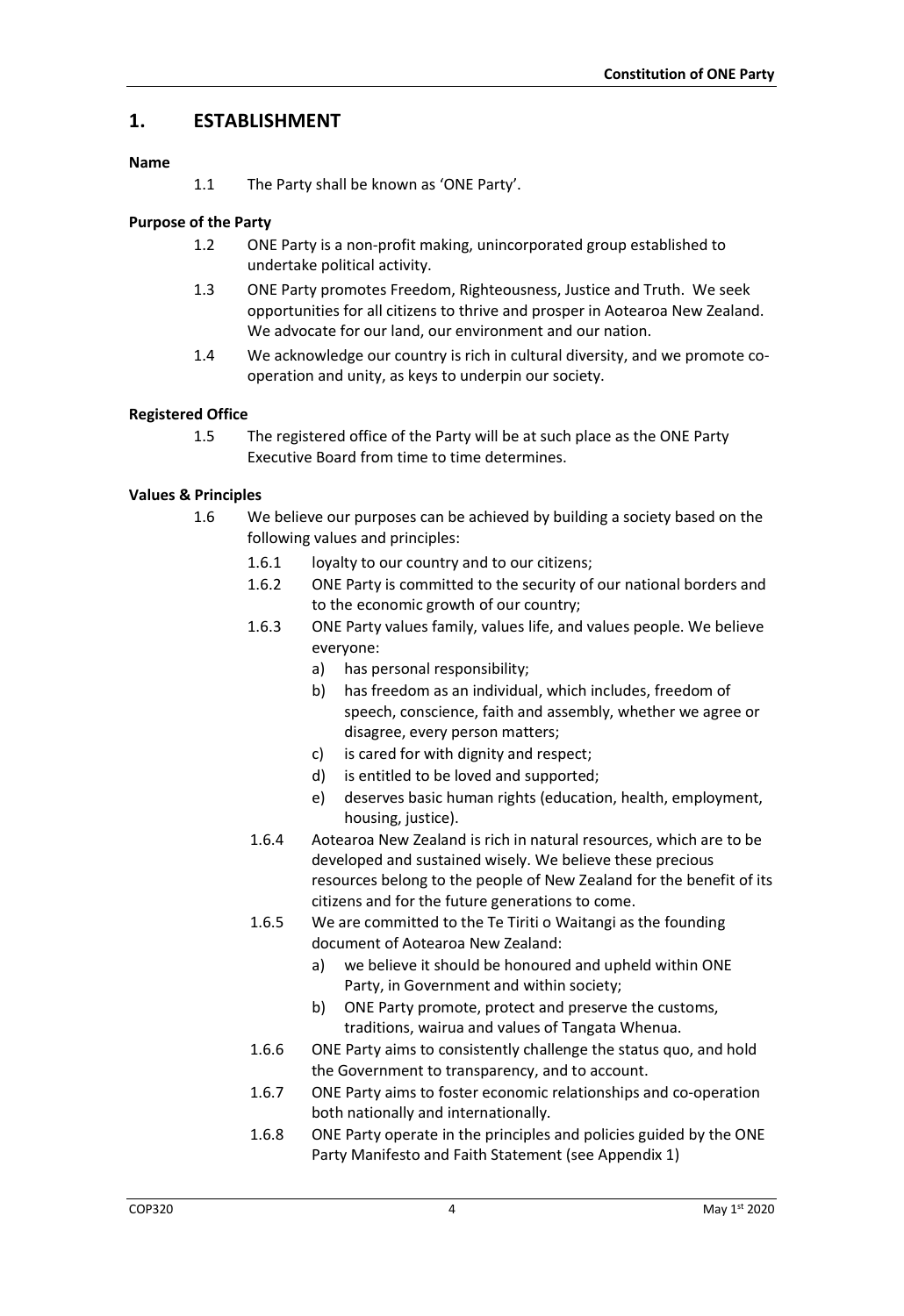# **2. INTELLECTUAL PROPERTY**

2.1 No member, supporter or person may use or permit to use any intellectual property, patents, trademarks, logos, technical processes, data bases owned and held by the Party without first obtaining the prior written approval of the ONE Party Executive Board.

# **3. MEMBERSHIP**

#### **General Membership**

- 3.1 Membership to ONE Party will be open to any person who is an Elector and who;
	- 3.1.1 completes and submits to the Party Secretary the ONE Party Membership form (in the form from time to time approved by the ONE Party Executive Board);
	- 3.1.2 pays the ONE Party Membership Fee;
	- 3.1.3 is not a member of another political party; and
	- 3.1.4 is approved for membership by the Party Secretary.
- 3.2 The ONE Party Executive Board will have the absolute discretion to grant or refuse membership to any person, or to cancel membership in accordance with these rules, and will not be required or obliged to give any reason for doing so.
- 3.3 On becoming a member, the member agrees to be bound by, and to observe these rules.
- 3.4 ONE Party Members agree their information shall be supplied to Regional Branches for connecting members for ONE Party activity within that Region.

#### **Electorate Membership**

- 3.5 Any person who becomes a member of ONE Party shall be a member only of the Electorate in which he or she resides, and if that electorate operates with Regional Branches, then they shall only be a member of the Regional Branch in which he or she resides.
- 3.6 If a member transfers their place of residence from one electorate to another, he/she must give due notice to the Secretaries of both Regions, advising the Regional Branches of their transfer of residence. That member shall then be deemed to be a member of the appropriate electorate Regional Branch to which that person has transferred residence to.

#### **Register of Members**

3.7 The Party Secretary will keep and maintain a register of members. This will be called the "ONE Party Membership Database" and shall be the official record of membership for the Party.

#### **Membership Fee**

- 3.8 The Party shall set a minimum membership fee at five (5) dollars per member per three (3) years.
- 3.9 Members must pay a Membership Fee;
	- 3.9.1 on becoming a member; and
	- 3.9.2 every three (3) years beginning 1 January 2020.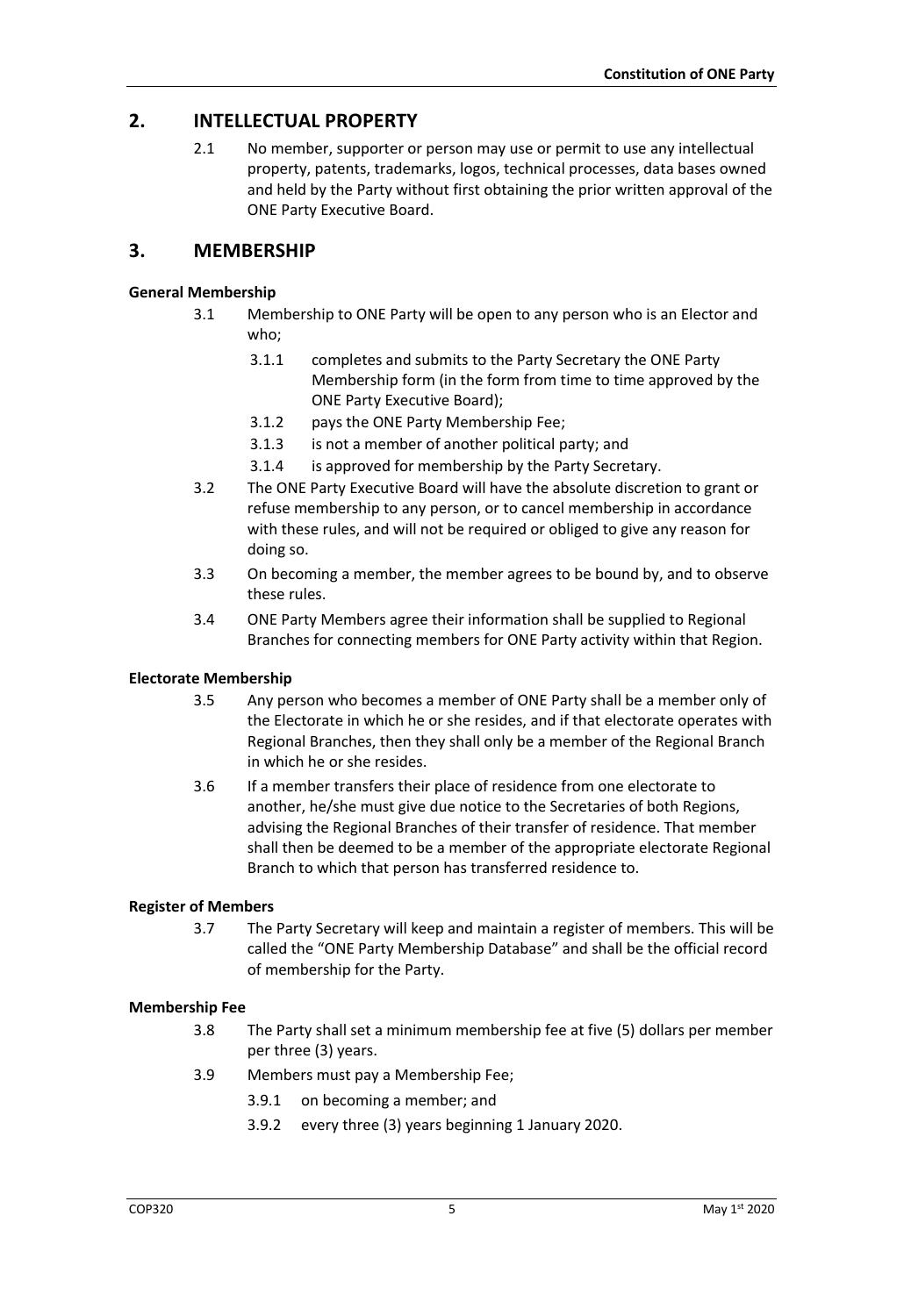#### **Refund of Membership Fees**

3.10 Membership fees are not refundable in any circumstances, including if the ONE Party Executive Board resolves not to apply to the Electoral Commission for registration as a political party under the Act.

#### **Membership is Personal**

3.11 The rights and duties of a member are personal. They cannot be assigned or transmitted to anyone else. Membership rights and duties end when membership ends.

#### **Termination of Membership**

- 3.12 A person will cease to be member when;
	- 3.12.1 a member gives notice in writing to the Party Secretary of his or her resignation;
	- 3.12.2 the ONE Party Executive Board believes at its absolute discretion that if a member has failed to comply with these rules, or is guilty of conduct unbecoming of a member or prejudicial to the interests of the Party, and has provided notice to the member of its decision to expel;
	- 3.12.3 the ONE Party Executive Board or Electorate or Regional Branch Committee may cancel or suspend the membership of the Party of any person whose actions, in their opinion, prejudice the interests of the Party. Such cancellation or suspension, unless imposed by the ONE Party Executive Board, must be approved by the ONE Party Executive Board before it is enforced;
	- 3.12.4 any person who is enrolled as a member of the Party and who, in opposition to the Party's official candidate, accepts nomination for any Parliamentary election, or who nominates any other person in opposition to the official candidate, shall cease to be a member of the Party;
	- 3.12.5 a member has not paid their membership fee within six (6) months of the date on which it was due; or
	- 3.12.6 a member dies.
- 3.13 The Party Secretary must record in the register of members the date on which the member ceased to be a member.
- 3.14 A member who has resigned or been expelled from ONE Party will cease to hold themselves out as a member of the Party, and will return to the Party all material produced by the Party (including any membership cards, handbooks and manuals).

#### **Resignation of Member**

3.15 Any member may resign from membership of ONE Party by notice in writing to the Party Secretary and to the Secretary of the Regional Branch or Electorate concerned.

#### **Readmission of Former Members**

3.16 Any former member may apply for readmission as a member in the manner prescribed for admission of new members.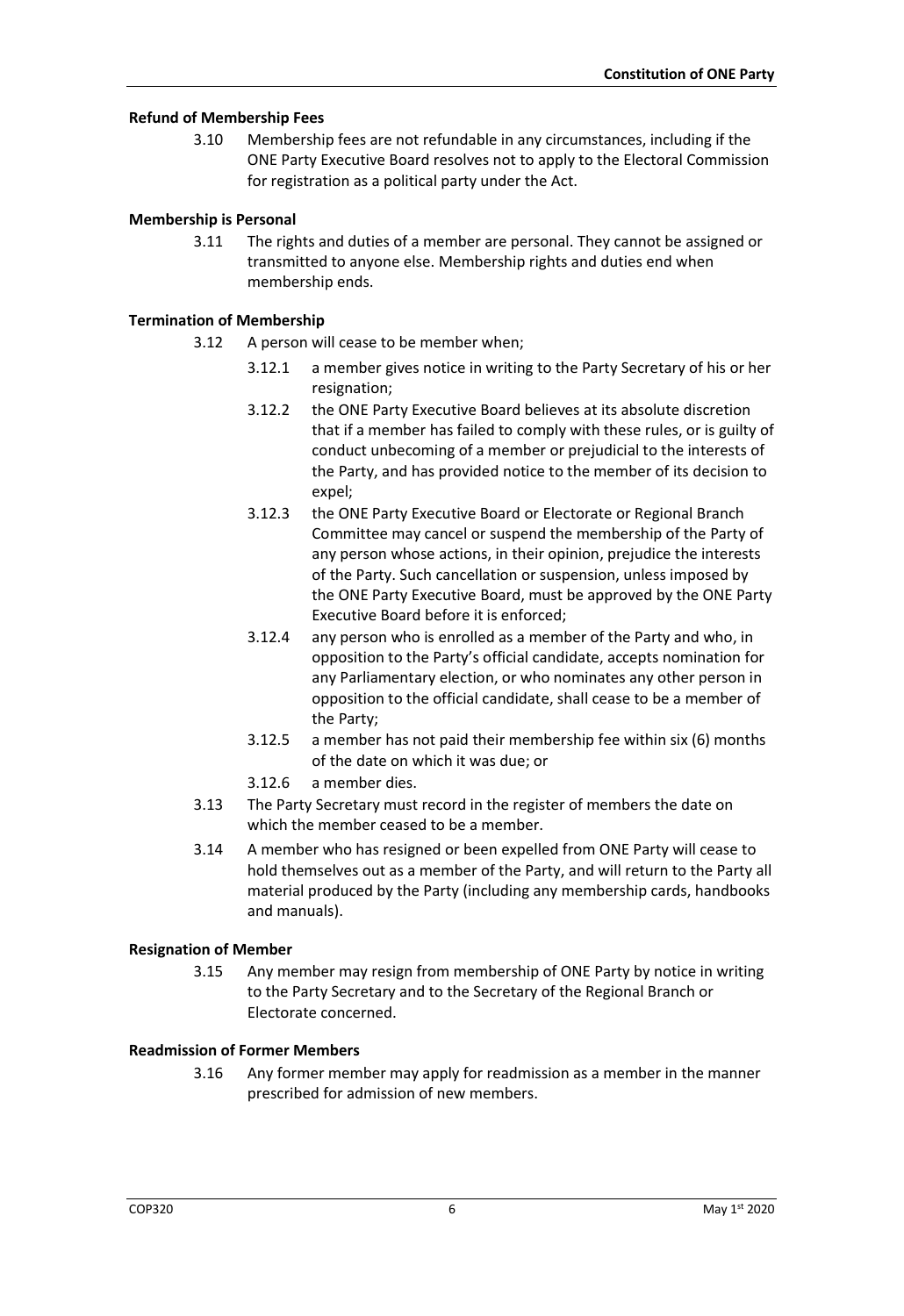#### **Obligations of Membership**

3.17 Members must treat all information relating to commercial arrangements entered into by ONE Party as strictly confidential and must not disclose any information regarding those arrangements or any other confidential or commercially sensitive information relating to the Party, to any third party without the prior written approval of the ONE Party Executive Board.

# **4. SUPPORTERS**

- 4.1 Any person shall be eligible to apply to become a Supporter of ONE Party and in doing so generally expresses support for the philosophy and activities of the Party. A Supporter shall not have any of the rights of a Member of the Party.
- 4.2 Any person shall be eligible to apply to become a Financial Supporter of the Party if that person makes an annual donation to the Party and in doing so generally expresses support for the philosophy and activities of the Party. A Financial Supporter shall not, unless otherwise provided in these Rules, have any of the rights of a Member of the Party.

## **5. NEXT GENERATION**

5.1 Any person over the age of 15 years may become a member of the Party as the 'Next Generation', subject to the approval of their membership and the payment of their membership fee.

## **6. PECUNIARY GAIN**

- 6.1 No member shall take individual action that pledges the Party without having been authorised to do so by the ONE Party Executive Board, or the Regional Branch Executive.
- 6.2 All property (including money) accruing as a result of any activity undertaken in the name of ONE Party or generally on behalf of the Party or by any member of the Party, (including a Candidate or Member of Parliament) shall belong to ONE Party and be subject to the control of the ONE Party Executive Board as to use and disposal.
- 6.3 No member shall derive any pecuniary gain from the property or operations of the Party (except as an employee, temporary or otherwise,) or for services rendered or supplies made.
- 6.4 In the event of the Party being wound up no member of ONE Party at the date of winding up shall personally be entitled to participate or benefit in any way in the distribution of any assets of the Party both real and personal.
- 6.5 No member or any person associated with any member shall participate in or materially influence any decision made by the ONE Party organisation in respect of the payment to or on behalf of that member or associated person of any income, benefit, or advantage whatsoever. Any such income paid shall be reasonable and relative to what would be paid in an arm's length transaction (being the open market value).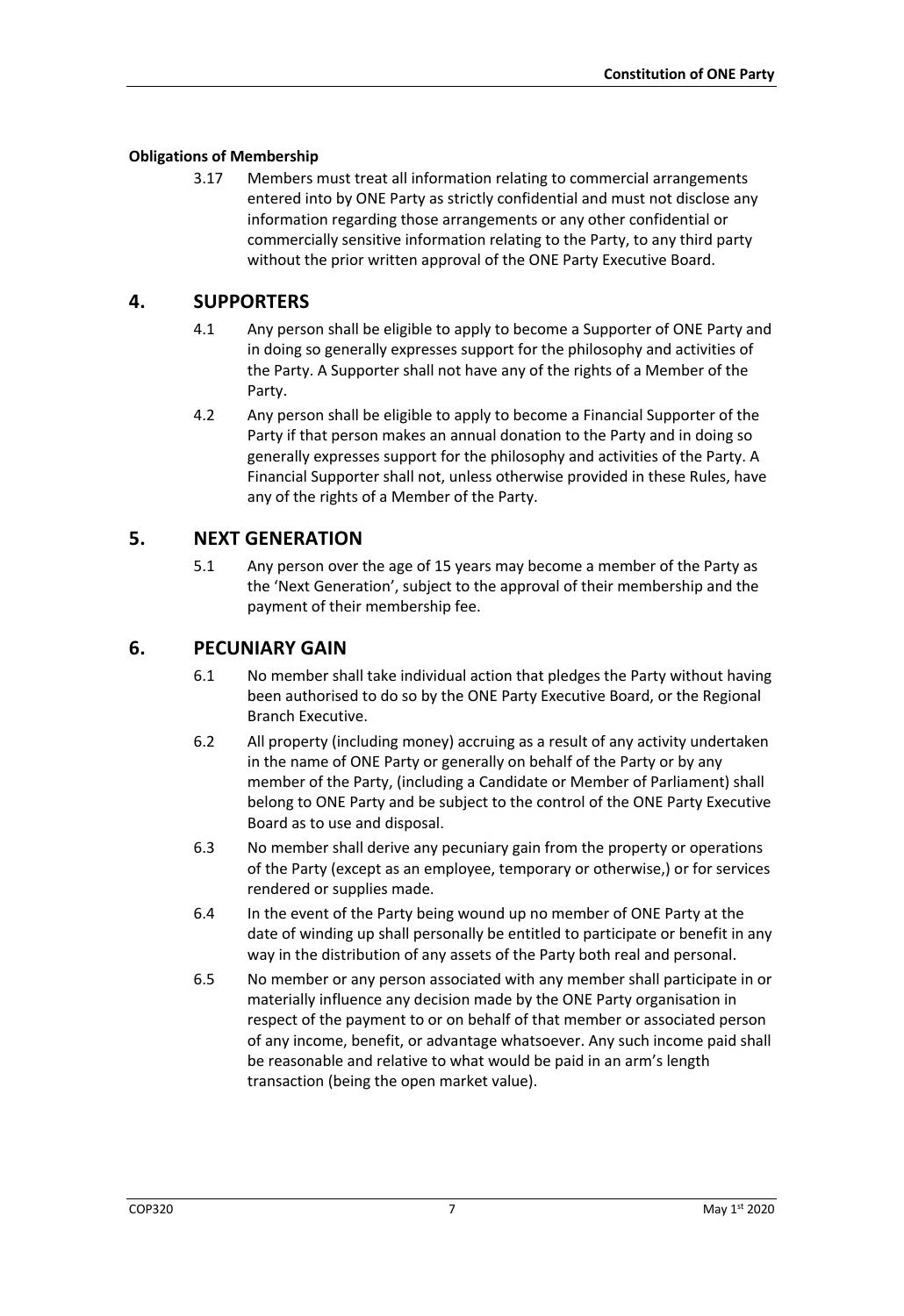# **7. MEETINGS**

#### **Notice of Meetings**

7.1 At least 10 days before the date fixed for a general meeting of the Party, the Secretary must send each member of the Party email notice specifying the place, date and time of the meeting and the nature of the business to be transacted at it.

#### **Special General Meetings**

7.2 Any general meeting of the Party except the annual general meeting is a special general meeting. The ONE Party Executive Board may convene a special general meeting whenever it sees fit. Reference in these rules to general meetings includes both annual general meetings and special general meetings.

#### **Annual General Meeting**

- 7.3 ONE Party must convene an Annual General Meeting of its members in each calendar year; however, no Annual General Meeting is required to be convened within the first 18 months from the date of establishment. The ONE Party Executive Board must set the date of the meeting. The notice convening the annual general meeting must state that the meeting is the annual general meeting. The ordinary business of the annual general meeting is, without limitation:
	- 7.3.1 to confirm the minutes of the last annual general meeting and any general meeting held since that meeting;
	- 7.3.2 to receive from the ONE Party Executive Board reports on the activities of the Party since the last annual general meeting; and
	- 7.3.3 to read the names of those appointed to the ONE Party Executive Board and the Apostolic Council (Taumata).
- 7.4 The meeting may also transact any special business determined by the ONE Party Executive Board of which notice is given in accordance with these rules.

#### **Limitation on Business to be Transacted**

7.5 No business may be transacted at a general meeting of ONE Party except the business specified in the notice of meeting. A member who wants an item of business to be transacted at a general meeting may give seven (7) days notice of the business in writing to the Secretary. The Secretary may include the business in the next notice of a general meeting at the discretion of the ONE Party Executive Board.

#### **Quorum**

- 7.6 An item of business may not be transacted at an annual general meeting unless a quorum of members entitled to vote is present while the item is being transacted. The quorum is 20 members.
- 7.7 If a quorum is not present at the time for commencement of a meeting and is still not present half an hour later, the meeting is automatically adjourned to the same time and day in the next week. It is to be held in the same place unless the chairperson specifies another place at the time of the adjournment or by a written notice given to members at least 24 hours before the date of the adjourned meeting. If a quorum is not present at the time of the commencement of an adjourned meeting, and is still not present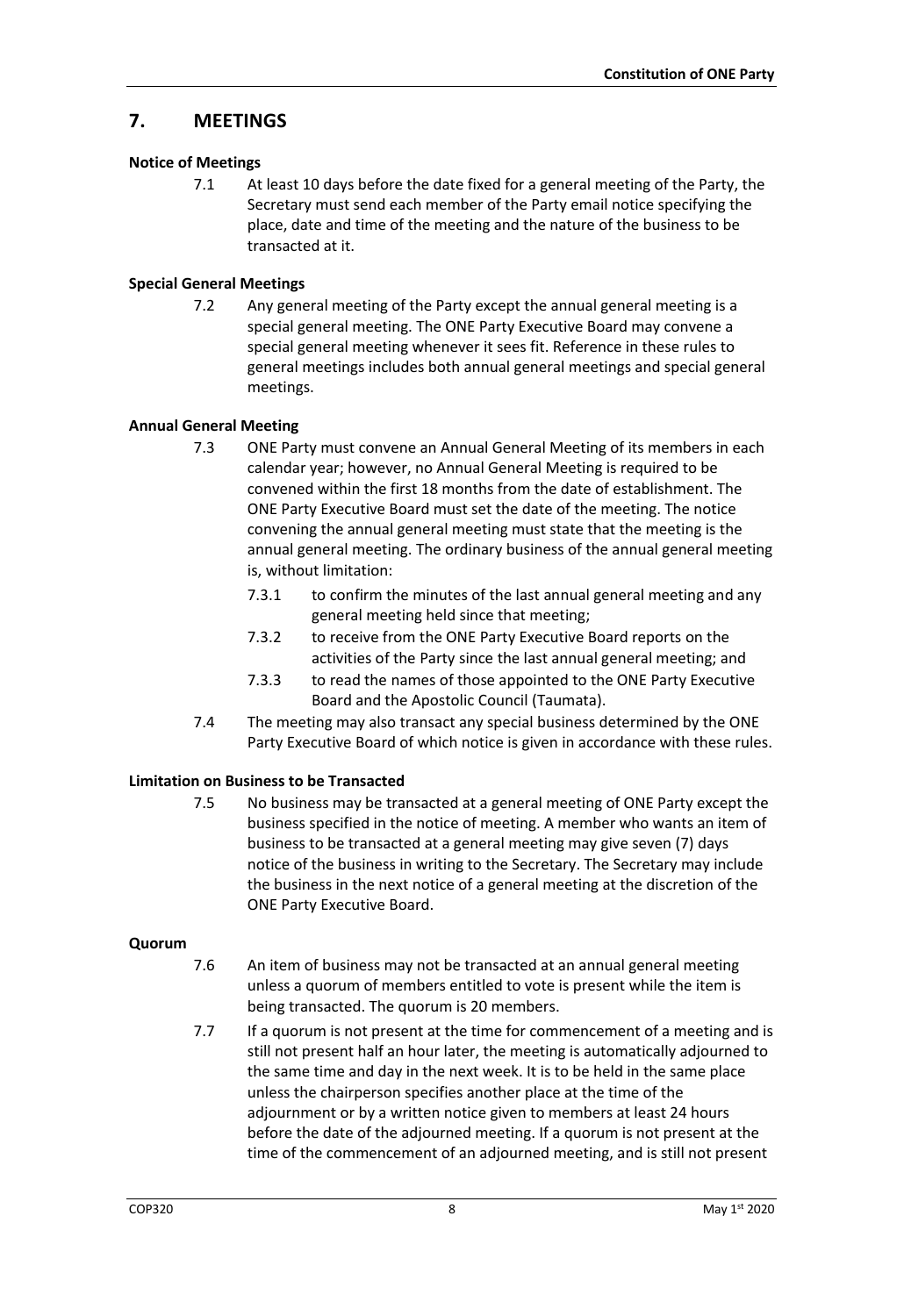half an hour later, the quorum becomes 10 members. If that quorum is not present, the meeting is automatically dissolved.

#### **Chairperson at Meetings**

7.8 The Party Leader must preside as Chairperson at each general and special meeting of ONE Party. If the Party Leader is to be absent, he/she may nominate one of the other ONE Party Executive Board members to preside as Chairperson at the meeting.

#### **Adjournment of Meetings**

- 7.9 The chairperson of a general meeting at which a quorum is present may adjourn the meeting with the consent of a majority of the members present at the meeting. If a meeting is adjourned for 14 days or more, notice of the adjourned meeting must be given as in the case of the original meeting;
	- 7.9.1 no business may be transacted at an adjourned meeting except the business unfinished at the original meeting.

#### **The Entitlement to Vote**

7.10 A member is entitled to vote at a general meeting unless he or she owes an amount to the Party that is overdue.

#### **One Member, One Vote**

7.11 A member has one vote on any question that is to be decided at a general or special meeting. A vote must be given personally. No proxy votes are permitted. If votes on a question are tied, the Chairperson of the meeting is entitled to exercise a second or casting vote.

#### **Voting by Show of Hands**

7.12 A question that is to be decided at a general or special meeting of the Party is to be decided on a show of hands and a declaration by the chairperson that a resolution has been carried, carried unanimously, carried by a particular majority, or lost. This is to be recorded in the minute book of the Party, as evidence of fact of the votes recorded for and against that resolution.

#### **Proxy**

7.13 No proxy votes are permitted at a meeting.

# **8. APOSTOLIC COUNCIL (TAUMATA)**

- 8.1 One Party must have an active Apostolic Council (Taumata). Their role is to provide accountability for the Executive leadership of ONE Party. The Council will provide counsel, spiritual oversight, conflict resolution and recommendations to the Party Leader and the Executive Board.
- 8.2 The Apostolic Council (Taumata) is accountable to the ONE Party Executive Board.
- 8.3 The Council may review questions that may arise regarding the moral, doctrine, ethics, spiritual direction or financial management of ONE Party.
- 8.4 The members of the Council are selected by the Executive Board.
- 8.5 Members of the Council are to maintain confidentiality of all party business as per the ONE Party non-disclosure agreement.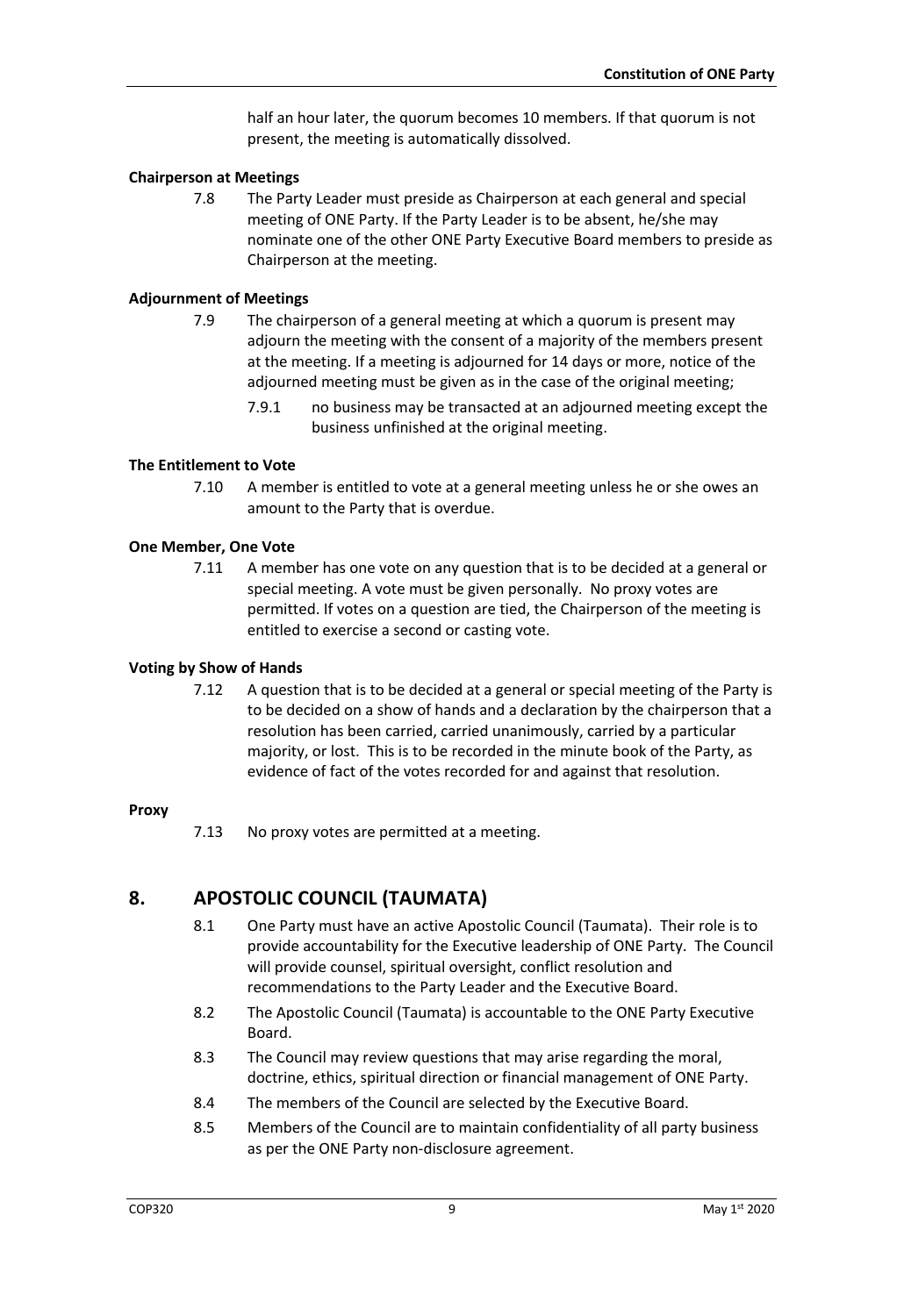- 8.6 Any member of the Council may be replaced or removed if it is deemed necessary by the Executive Board and the other members of the Apostolic Council.
- 8.7 The Apostolic Council shall comprise of no less than 5 and no more than 24 members or as the Executive deem necessary.
- 8.8 Members of the Council will hold office until such time they resign, vacate or are removed from office in accordance to these rules.
- 8.9 The Council Chairperson, Deputy Chair & Council Kaumatua will hold exofficio positions on the Executive Board.
- 8.10 The Council shall meet as determined by the Council.
- 8.11 The Party Leader or Leaders shall hold ex-officio positions on the Council and attend all meetings.
- 8.12 All Council meetings will be minuted.
- 8.13 The Council's board composition must be diverse in gender, ethnicity and generation.
- 8.14 The Council may assist in conflict resolution as and when deemed necessary by the Executive Board.
- 8.15 In the event of the death, disability or resignation of a Party Leader, the Council and the Executive Board will together decide who should take the place of that Leader.
- 8.16 The Apostolic Council must have an active Council Kaumatua at all times. This role and function is to ensure that the Tangata Whenua voice is heard and that Tangata Whenua interests are understood. They carry the Tikanga and Tangata Whenua oversight for the Council and the Executive Leadership.

## **9. BOARD MANAGEMENT**

9.1 ONE Party is to be managed by an Executive Board. This Board may exercise all the powers of the Party except those that the rules require to be exercised by an annual general meeting or special general meeting.

#### **Board Composition**

- 9.2 The ONE Party Executive Board shall comprise of no less than 5 and no more than 12 members being:
	- 9.2.1 the Party Leader, the Council Chair & Deputy Chair, will be ex-officio members of the ONE Party Executive Board; and
	- 9.2.2 up to 12 other members appointed in accordance with these rules.
	- 9.2.3 the Board composition must be diverse in gender, ethnicity and generation.
- 9.3 Members of the ONE Party Executive Board will hold office until they resign or vacate or are removed from office in accordance with these rules.

#### **Vacation of Office**

- 9.4 The office of an officer of the Party or of an ordinary member of the ONE Party Executive Board becomes vacant if that officer or member;
	- 9.4.1 ceases to be a member of the Party;
	- 9.4.2 resigns from office by giving the Party Secretary notice in writing;
	- 9.4.3 becomes bankrupt;
	- 9.4.4 is assessed as lacking mental capacity to manage his or her own affairs; or dies.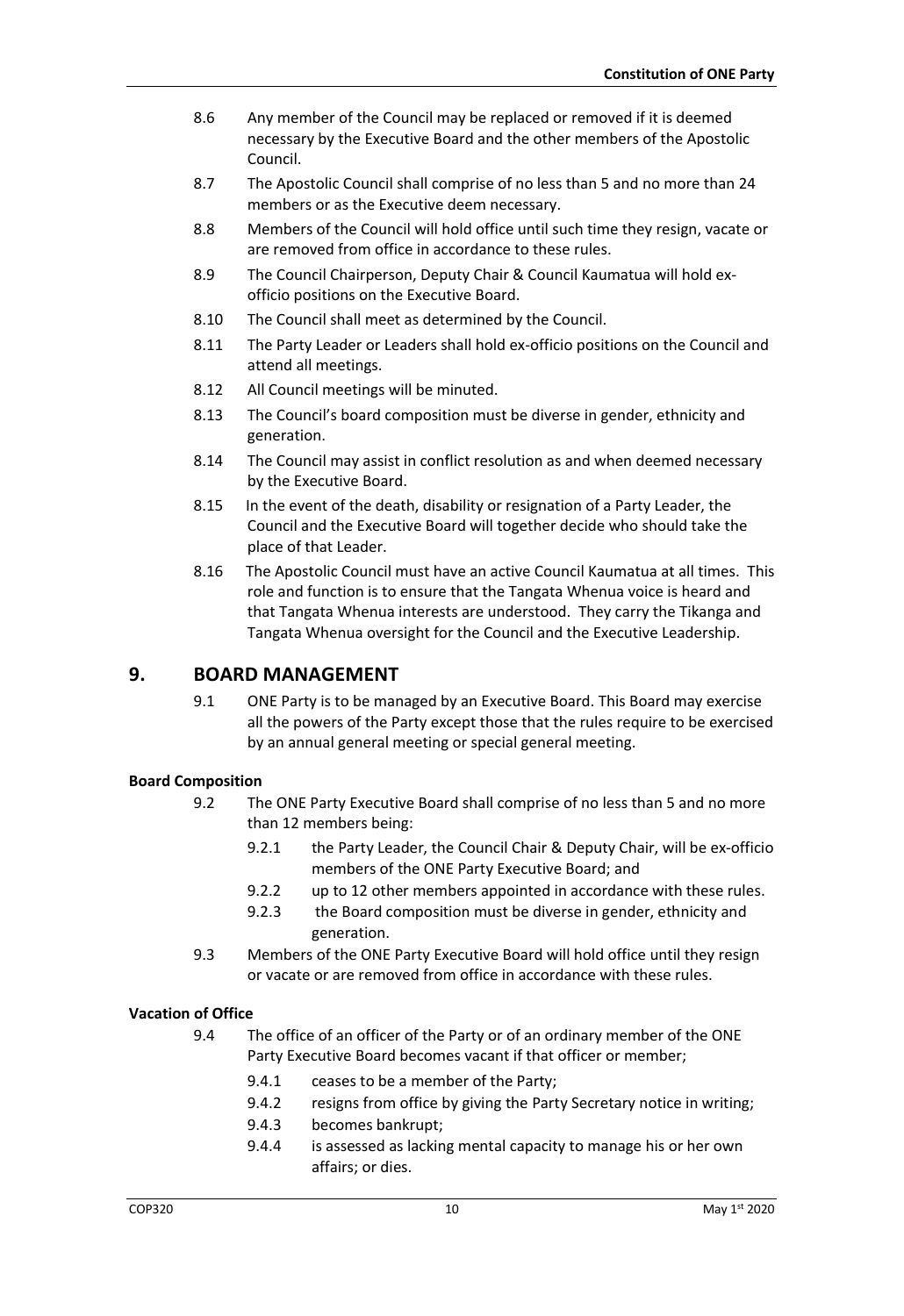#### **Removal of Officer from Office**

9.5 The ONE Party Executive Board may remove a member of the ONE Party Executive Board by a majority vote at a meeting of the ONE Party Executive Board held for that purpose, with the exception of the Party Leader whose appointment and removal is dealt with under the Rules of this Constitution.

#### **Proceedings of ONE Party Executive Board**

9.6 The ONE Party Executive Board shall meet at such intervals as the ONE Party Executive Board determines. The Party Leader and 50% of the ONE Party Executive Board may convene a meeting. Adequate notice of a meeting must be given to members of the ONE Party Executive Board. The notice must specify the place, date and time of the meeting and the nature of business to be transacted at it. Meetings may be held in digital (skype, tele-call) form or in person.

#### **Quorum at a ONE Party Executive Board Meeting**

- 9.7 An item of business may not be transacted at a ONE Party Executive Board meeting unless a quorum of members entitled to vote is present while the item is being transacted. The quorum being 50% of the members of the ONE Party Executive Board.
- 9.8 If a quorum is not present at the time for commencement of a meeting, and is still not present half an hour later, the meeting is automatically adjourned to the same time and day in the next week. It is to be held in the same place unless the Chairperson specifies another place at the time of the adjournment or by a written notice given to the ONE Party Executive Board members at least 24 hours before the date of the adjourned meeting.

#### **Appointments of Committees and Sub-Committees**

9.9 The ONE Party Executive Board may appoint subcommittees of the Party consisting of such persons and for such purposes as the ONE Party Executive Board thinks fit. At least three members of every subcommittee must be members of the Party. Subcommittees will only have the powers and duties that are conferred on them by the ONE Party Executive Board.

## **Casual Vacancy**

9.10 A person appointed to fill a casual vacancy shall hold office only for the unexpired term of office of the person whose place he or she fills. The term "office" where used in this Rule shall include membership of the ONE Party Executive Board or of any committee constituted under these Rules or appointment of delegates, to any annual or special meeting held in accordance with these Rules.

#### **Exclusion of Liability**

9.11 The ONE Party Executive Board, members of the ONE Party Executive Board and any subcommittee appointed under these rules shall not be liable to the members for, or in respect of, any act, matter or thing done, or suffered in good faith in pursuance of the Objects, notwithstanding any irregularity.

#### **Indemnity**

9.12 The members of the ONE Party Executive Board and any subcommittee appointed under these rules will at all times be held indemnified by the Party from and against all claims, acts, proceedings and damages made, suffered or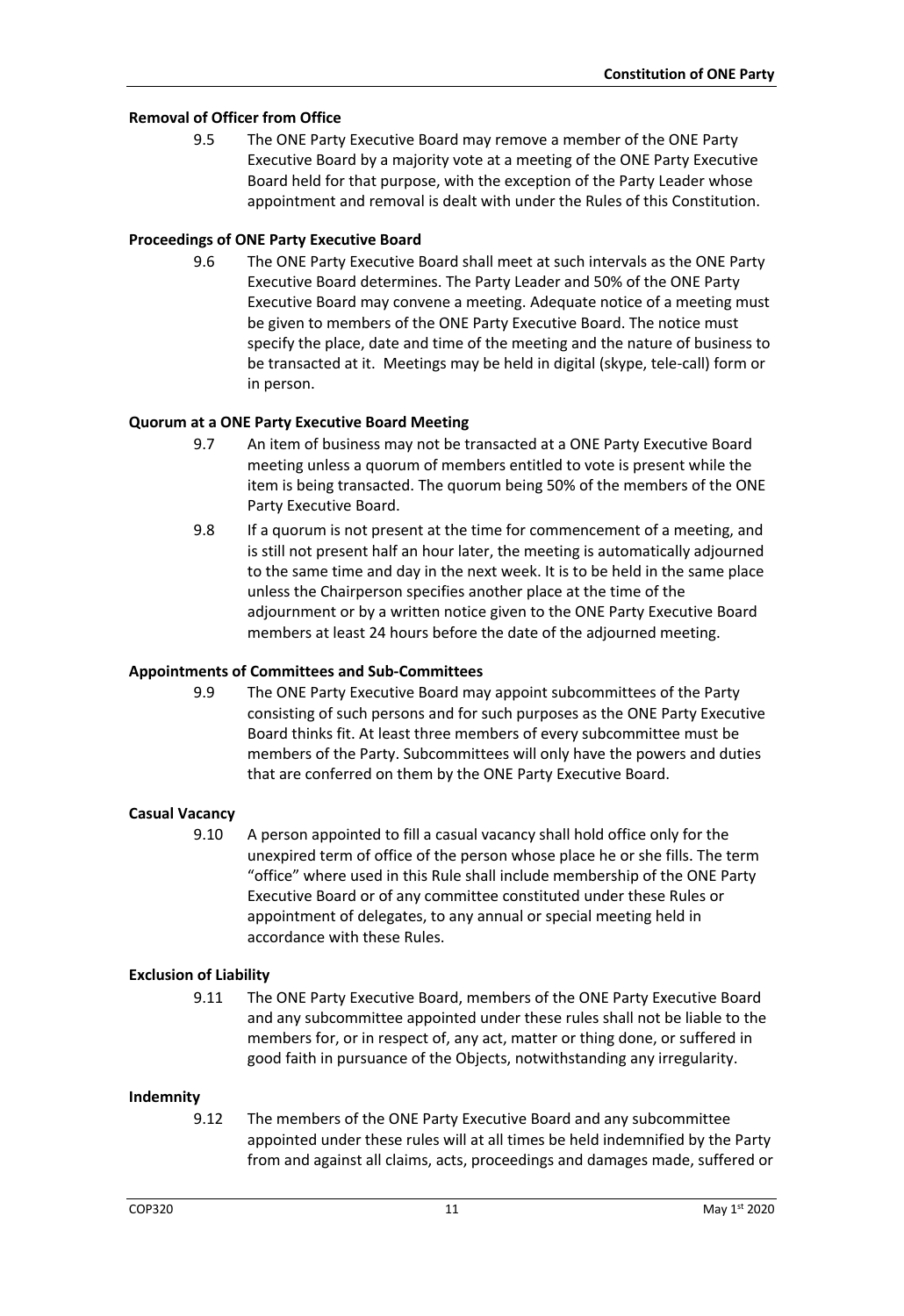sustained by a ONE Party Executive Board or subcommittee member as a result of his or her carrying out in good faith the requirements of the ONE Party Executive Board, subcommittee or the Party.

#### **Initial Executive Board**

9.13 The initial ONE Party Executive Board will be appointed by the Initial Party Leader, and its members shall hold office for such term as the Initial Party Leader determines.

#### **Selection of Executive Board Members**

9.14 The Executive Board together with the Apostolic Council (Taumata) will decide all member appointments to the Executive Board.

#### **Powers of the ONE Party Executive Board**

- 9.15 The ONE Party Executive Board will have the power to do all lawful acts and things incidental or conducive to the attainment of the Party's objects including the power to;
	- 9.15.1 determine how the Party uses its funds to pay the costs and expenses of furthering or carrying out its objectives, and for that purpose may employ such people as necessary;
		- a) Annually purchase, lease, hire or otherwise acquire, exchange, and sell, lease or otherwise dispose of property, rights or privileges to further or carry out its objectives as necessary;
		- b) Annually negotiate and enter into any arrangements with any other organisation in order to achieve the Party's objectives, and do all things necessary in order to carry out those arrangements;
		- c) Annually invest Party funds in any investment in which a trustee may invest; and
		- d) Annually borrow or raise money with or without security on such terms as the ONE Party Executive Board thinks fit.
- 9.16 Notwithstanding any other provision, the ONE Party Executive Board may only use the Party's money to further purposes recognised by law. No money of the Party is to be applied for the sole personal or individual benefit of any member.

## **10. BOARD SECRETARY**

- 10.1 ONE Party Executive Board may appoint a Board Secretary to assist the administrative duties as the Board determines from time to time.
- 10.2 The Secretary must be a current member of ONE Party.
- 10.3 Attend all general meetings and ONE Party Executive Board meetings and keep minutes of the resolutions and proceedings of each general meeting and each ONE Party Executive Board meeting in the Party's minute book and the ONE Party Executive Board's minute book;
- 10.4 The Board Secretary and the Party Secretary maybe one in the same person or two separate people as the Board determines.

#### **Term of Office**

10.5 The Secretary will hold office for such term as the ONE Party Executive Board determines.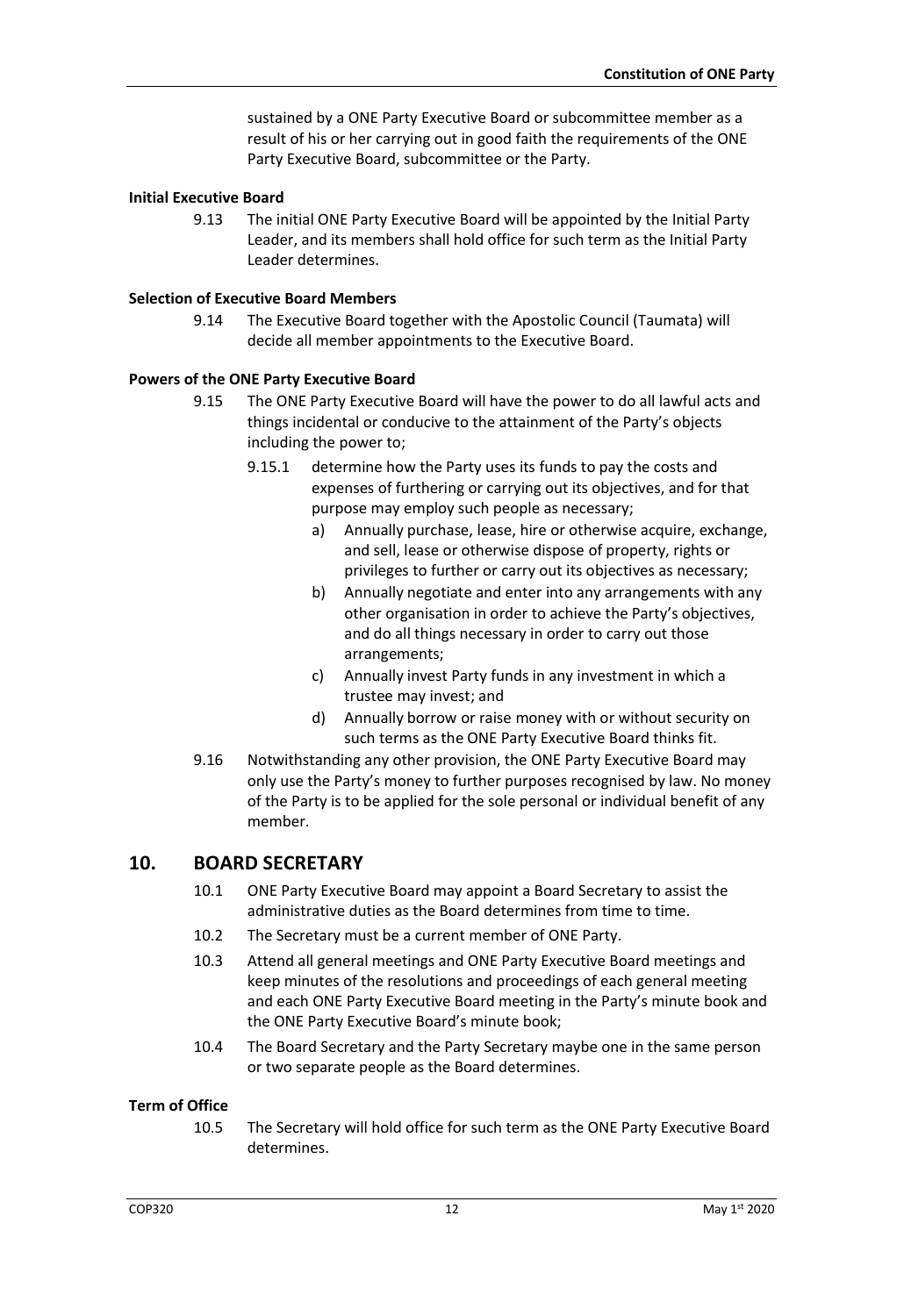# **11. PARTY SECRETARY**

- 11.1 ONE Party Executive Board will appoint a Party Secretary to carry out the General Election duties of the Party Secretary according to the Elections Party Secretary Handbook, and as the Board determines.
- 11.2 The Party Secretary and the Board Secretary maybe one in the same person or two separate people as the Board determines.
- 11.3 The Party Secretary must;
	- 11.3.1 maintain regular communication with members;
	- 11.3.2 provide such information as may be requested from time to time by any member;
	- 11.3.3 ensure that the Party fully complies with New Zealand's electoral laws and policies, including;
		- a) annual statutory declarations confirming continuing eligibility for registration;
		- b) annual party donation and loan returns;
		- c) annual authorising electoral advertising; and
		- d) annual making general election expense returns.
	- 11.3.4 complete such other duties as the ONE Party Executive Board may determine from time to time.

# **12. SELECTION OF ELECTORAL AND LIST CANDIDATES**

#### **Nominations**

- 12.1 The process of selecting Electoral Candidates will be at the discretion of the ONE Party Executive Board and any decisions made by the Board will be final. Every person participating, including each nominee shall sign an undertaking to keep the selection proceedings confidential.
- 12.2 In a year where there is a General Election, the ONE Party Executive Board may seek nominations for Electoral and List Candidates from Electorates approved by the ONE Party Executive Board.

#### **Notice to Members**

- 12.3 The Party Secretary must provide notice to all members that the ONE Party Executive Board is seeking nominations for Electoral and List Candidates. The notice provided by the Party Secretary will invite members to forward written nominations to the ONE Party Executive Board within a time frame set by the Board. The nomination process shall include;
	- 12.3.1 a completed and signed 'Candidate Nominator's Form
	- 12.3.2 a completed Candidates Pledge Form
	- 12.3.3 a signed 'Acceptance of Nomination Form' from the nominee confirming their agreement to be appointed;
	- 12.3.4 a signed 'Eligibility & Bio Form';
	- 12.3.5 Nomination Fee as determined by the Board;
	- 12.3.6 Photograph a high resolution headshot on white background;
	- 12.3.7 a current Curriculum Vitae;
	- 12.3.8 or any other form approved and provided from time to time by ONE Party Executive Board.
- 12.4 Members may nominate themselves for the Party List.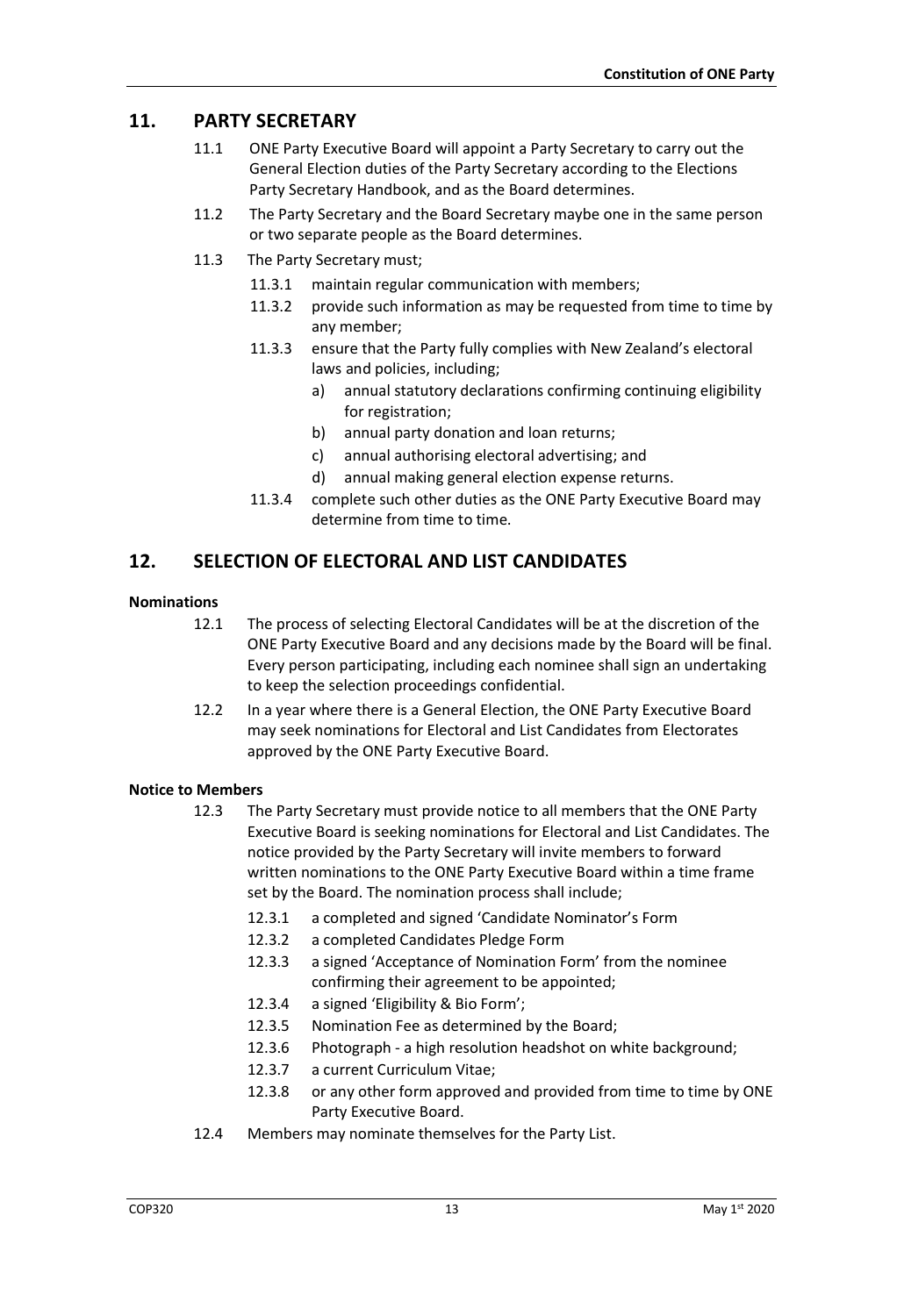- 12.5 The ONE Party Executive Board has absolute discretion to approve or disapprove any person before they can be selected to be an Electorate or List Candidate.
- 12.6 After the expiry of the time period, the ONE Party Executive Board will consider all nominations received and may conduct any further interviews or enquiries that it deems necessary.
- 12.7 The ONE Party Executive Board at their discretion, may close nominations early in respect to Electoral or List Candidates, this will be given to members with at least seven days notice.

#### **List Candidates**

- 12.8 The ONE Party Executive Board will produce the Party List which will consist of ranked List Candidates. When determining how many List Candidates to place on the Party List, the ONE Party Executive Board may have regard to;
	- 12.8.1 the number of electorates (if any) that the Party wishes to contest in the upcoming election; and
	- 12.8.2 the number of members that the Party may have in Parliament; and
	- 12.8.3 any other consideration as outlined in Summary of Selection Process Form.
- 12.9 The decision of the ONE Party Executive Board will be final and no error in this process made by the ONE Party Executive Board or anyone else will invalidate the selection of the Candidate.
- 12.10 ONE Party Executive Board may ask List Candidates to stand as Electoral Candidates.
- 12.11 A List Candidate may decline to become an Electoral Candidate and continue to be a List Candidate.

#### **Electorate Candidates**

- 12.12 Selection process is to be determined by the ONE Party Executive Board.
- 12.13 The process of selecting Electorate Candidates will be at the discretion of the ONE Party Executive Board, and any decisions made by the ONE Party Executive Board will be final.
- 12.14 The ONE Party Executive Board shall select and support Electorate Candidates in Electorates that the ONE Party Executive Board approves.
- 12.15 The ONE Party Executive Board may withdraw the candidacy of any candidate who;
	- 12.15.1 breaches the ONE Party Code of Conduct or Non-Disclosure
	- 12.15.2 provided information to the party that was inaccurate or misleading in any material part or respect or omitted significant relevant material; or
	- 12.15.3 where in the view of the ONE Party Executive Board the withdrawal is in the interest of the party.
	- 12.15.4 Conduct of Election by Electorate Candidate;
	- 12.15.5 the selected candidate shall appoint, in consultation with the Regional Branch Committee, a Campaign Committee which shall ex officio, include the Regional General and Regional Branch Chair;
	- 12.15.6 the selected Candidate shall appoint a Campaign Manager and a Campaign Treasurer onto their Campaign Committee. The Campaign Committee shall establish a Campaign Account in the name of ONE Party and shall raise funds for the election campaign,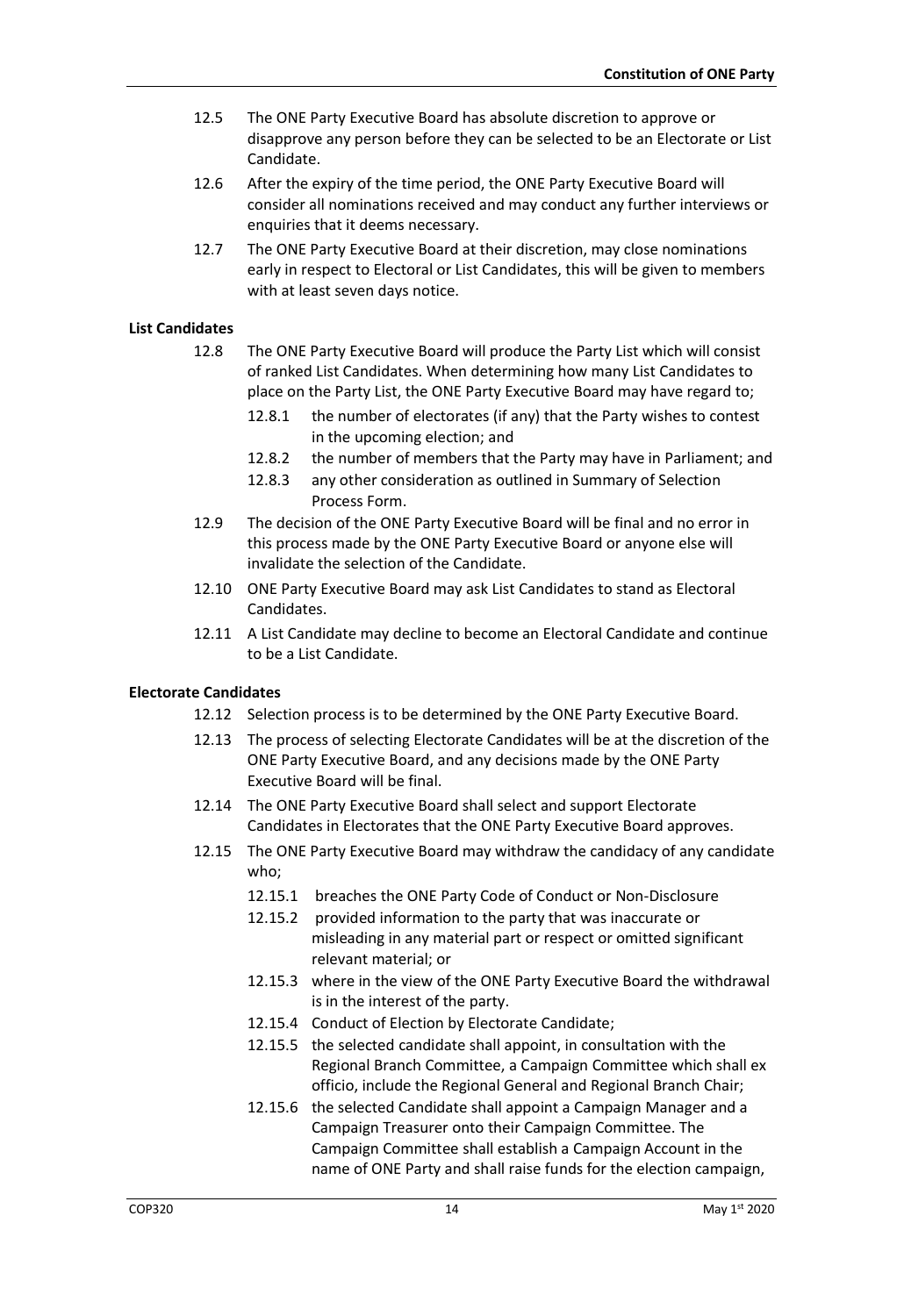expend funds for the payment of election and campaign purposes, comply with all directions of the ONE Party Executive Board, and keep the Electorate Regional Branch Executive fully informed of the development and process of the campaign;

- 12.15.7 the Electorate Regional Branch Committee shall assist the candidate and the campaign committee as far as possible to provide funds and other resources for the campaign;
- 12.15.8 the Electorate Regional General and Chair shall be entitled to attend any and every meeting of the Campaign Committee and of other meetings that a candidate may convene with any member(s) of it.

#### **Power to Appoint Candidates**

12.16 Notwithstanding the selection processes the power the ONE Party Executive Board shall have the power at any time before the date on which candidates need to be notified to the electoral commission to appoint any person that considers suitable to be a List and or Electorate Candidate.

## **13. REGIONAL BRANCHES**

- 13.1 Regional Branches must be set up with an Executive Committee.
- 13.2 Each Regional Branch is subject to the approval of the ONE Party Executive Board.
- 13.3 The Regional Branch must be established with at least five members residing within the Region.
- 13.4 Each Region will have a Chairperson, Secretary and Treasurer, and must be registered in compliance with the Branch Registration Form.
- 13.5 The Regional Branch will meet as and when required, with a set agenda, a record of recorded minutes and resolutions of each meeting. Each Region must use forms provided from time to time by the Board.
- 13.6 Regional Branches must be compliant with the ONE Party Constitution.
- 13.7 Regional Branches must promote ONE Party in that Region and help raise funds for the ONE Party national campaign.

## **14. PARTY LEADER**

- 14.1 The Party Leader will be responsible for directing the Party's parliamentary affairs, should it be represented in Parliament.
- 14.2 The Party Leader will be an ex-officio member of the ONE Party Executive Board and the ONE Party Apostolic Council (Taumata) with full voting and speaking rights.
- 14.3 ONE Party may have one or more Party Leaders, and as many deputy leaders as determined by the Board.
- 14.4 If there is more than one Party Leader in place, then a 'Leaders Ranking List' will be determined by the Board.

#### **Appointment and Removal**

- 14.5 The Party Leader must be a member of the Party, and prior to their appointment they may be a member of the ONE Party Executive Board.
- 14.6 The Party Leader will be appointed and may be removed by a 80% combined majority of the Executive Board and Apostolic Council (Taumata).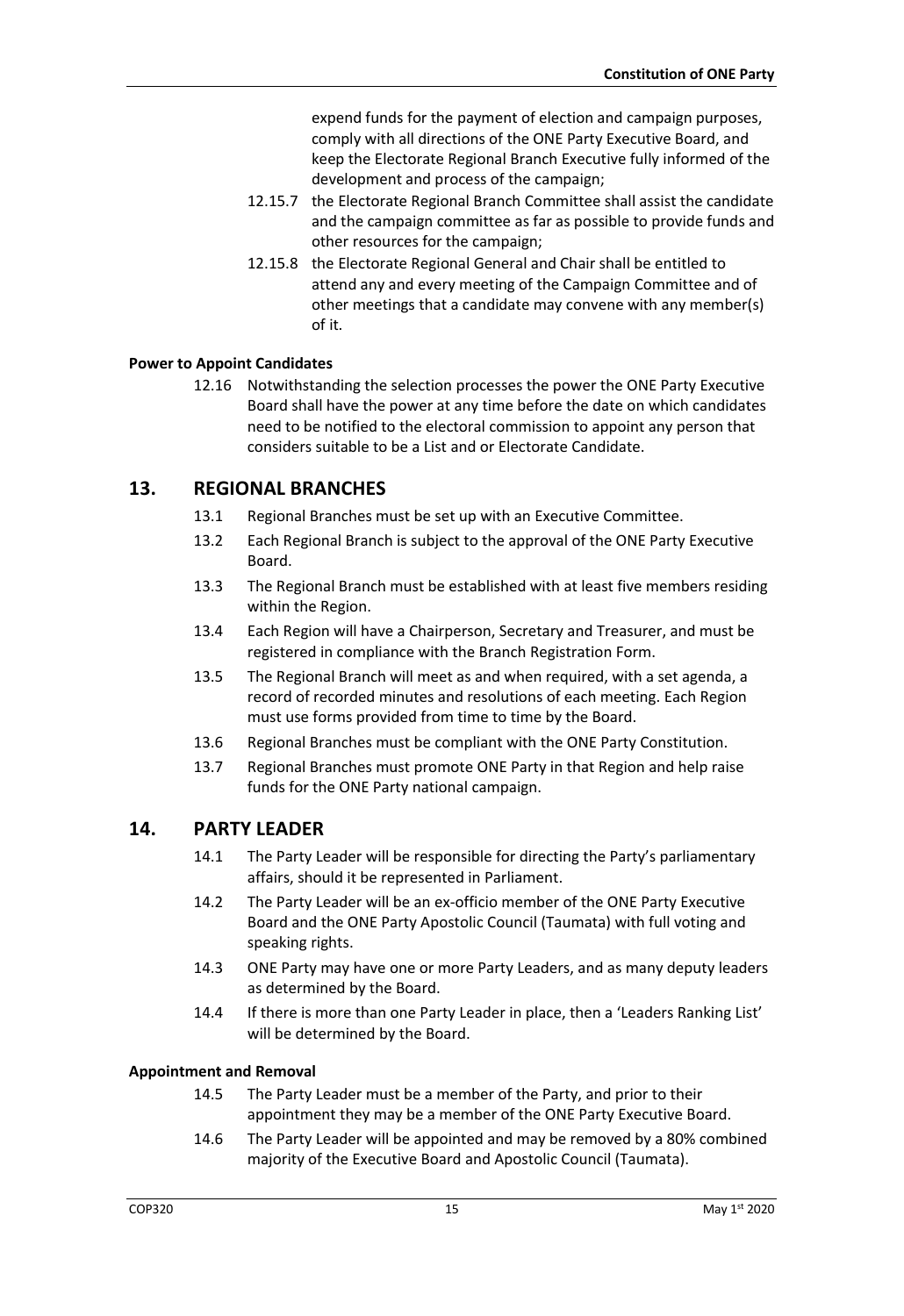- 14.7 The Initial Party Leader shall be the Party Leader until such time as he/she resigns or is removed as the Party Leader.
- 14.8 In the event of the death, disability or resignation of the Party Leader, the Executive Board together with the Apostolic Council (Taumata) will decide who will become the new Party Leader.

# **15. CAUCUS**

#### **Caucus Membership**

- 15.1 Members of Caucus shall be;
	- 15.1.1 the Party Leader;
	- 15.1.2 the persons elected to represent the Party in Parliament; and
	- 15.1.3 any other persons appointed by Caucus from time to time.

#### **Caucus Formation and Existence**

15.2 Caucus shall be formed on the election of persons to represent the Party in Parliament and shall exist for the period that the Party has members in Parliament.

#### **Caucus Rules**

- 15.3 Caucus will make such rules for its conduct as it sees fit, as long as they are not inconsistent with the Objectives of the Party.
- 15.4 Only the Party Leader and elected representatives shall have voting rights on any matters to be decided by Caucus. If votes on a matter are tied, the Party Leader is entitled to exercise a second or casting vote.

# **16. POLICY DEVELOPMENT**

16.1 The ONE Party Executive Board shall be responsible for developing the Party's policies and manifesto and may form such subcommittees and put in place such processes in relation to this as the board thinks fit.

# **17. DISPUTE RESOLUTION**

#### **Dispute Between Members**

17.1 If a dispute arises between two members of the Party, it shall be resolved by negotiation between the parties with the assistance of the ONE Party Executive Board.

#### **Dispute Involving a Decision of the ONE Party Executive Board**

- 17.2 Where a member wishes to dispute a decision of the ONE Party Executive Board, notice of the dispute must be given to the Party Secretary within 5 days of the member becoming aware of the board's decision. The board must hear the member's dispute within 15 days if it determines that the dispute is valid.
- 17.3 The board will make all reasonable attempts to resolve the dispute with the member in good faith negotiations.
- 17.4 The ONE Party Executive Board's decision will be final.
- 17.5 The subject matter of any dispute shall be confidential to the parties and any respective professional advisors.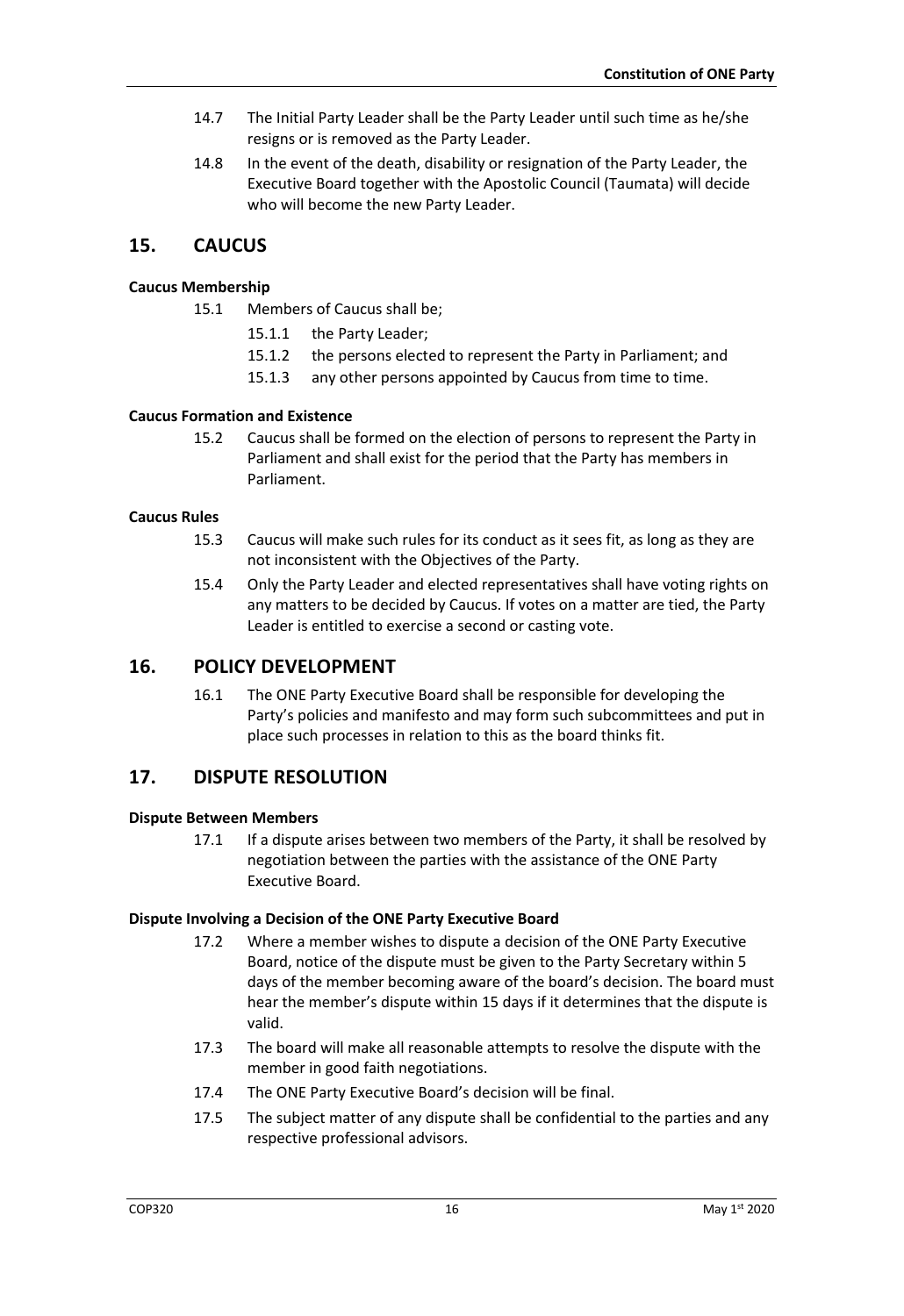# **18. MISCELLANEOUS**

#### **Alteration of Rules**

- 18.1 These rules may be altered, added to or rescinded at any meeting of the board called for that purpose. The notice of meeting given to board members will contain details of the proposed amendments, or a copy of the rules marked up with the proposed amendments. The resolution to alter, add to or rescind these rules will be effective if passed by no less than 70% of the Executive Board members present at the meeting.
- 18.2 Where any alterations are made to these rules the board shall provide notice of the alterations to the members.

#### **Annual Financial Statements**

18.3 Every year a set of annual financial statements will be prepared by or at the instigation of the board showing all the receipts and expenditure of the Party since the preceding annual financial statements and will include a general statement of the funds, effects, liabilities, assets and all mortgages, charges and securities of any description affecting any property of the Party.

#### **Auditor**

18.4 Prior to registration of the Party under the Act, the Board will appoint a suitably qualified person who meets the criteria under the Act, as the Party's auditor to audit the Party's accounts and returns to the extent required by the Act.

#### **Financial Year**

18.5 The financial year of the Party will be from 1 January to 31 December or as may otherwise be determined by the Executive Board.

#### **Winding Up**

- 18.6 The Party may be dissolved and its affairs wound up at a meeting of the board called for that purpose. The notice for that meeting must specify winding up the Party as the business, or part of the business, of the meeting. The resolution will be effective if passed by no less than 75% of the Executive Board members present at the meeting.
- 18.7 If the Party is wound up, the surplus assets after payment of all debts, costs and liabilities will be disposed of in accordance with the terms of a resolution passed at a meeting of the board called for that purpose. The surplus assets or funds must be given or transferred to some other organisation within New Zealand having objectives similar to those of the Party.
- 18.8 No portion of the assets or the funds of the Party may be transferred directly to any member or members of the Party.

#### **Notices**

- 18.9 A notice or other document may be served on a member of the Party either personally or by sending it by post or by emailing it to the member at the address or email address shown on the register of members.
- 18.10 A notice or other document sent by post is to be treated as having been given to the person at the time the letter would have been delivered in the ordinary course of the post.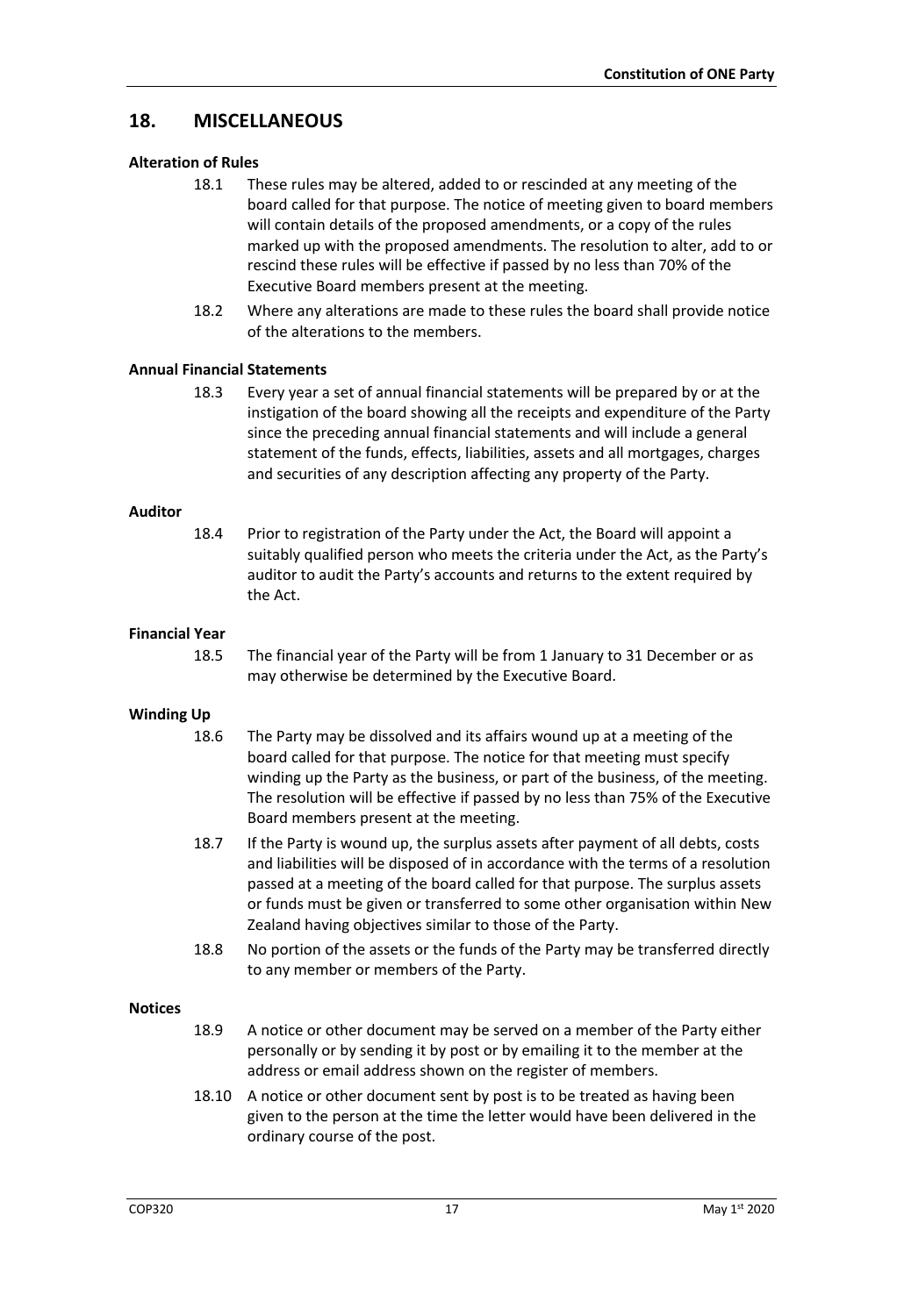18.11 A notice or other document sent by email is to be treated as having been given to the person at the time the email was successfully sent to the person.

# **19. Definitions and interpretation**

#### **Definitions**

19.1 In these rules the following definition will apply:

**Act** means the Electoral Act 1993 or any replacement or substituting legislation.

**Caucus** means the body of persons established under clause 15 and responsible for representing the Party in Parliament.

**Election** means an election of a member of the House of Representatives, and includes a General Election and a By-Election as those terms are defined in the Act.

**Electoral** Candidate means a constituency candidate, as that term is defined in the Act.

**Elector** means any person who is eligible to enrol as an elector under the Act. **General Election** means as that term is described in the Act.

**List Candidate** means as that term is defined in the Act.

**Membership** Fee means the fee payable to become, and remain, a member of the Party.

**Objects** means the objects of the Party as set out in this Constitution document.

**ONE Party Executive Board** means the National Executive Body holding office in accordance with these rules.

**Executive Board** means the National Executive Body holding office in accordance with these rules.

**Apostolic Council (Taumata)** means the national council body holding office in accordance with these rules.

**Council –** means the Apostolic Council (Taumata) holding office in accordance with these rules

**Kaumatua –** Maori Elder of either gender, female or male

**Party** means the party formed and operating pursuant to these rules.

**Party Leader** means the person or persons responsible for directing ONE Party's affairs.

Party List means the list of candidates selected by the Party to contest an Election.

**Secretary** means Board Secretary appointed and holding office in accordance with these rules.

**Party Secretary** means Party Secretary appointed and holding office in accordance with these rules.